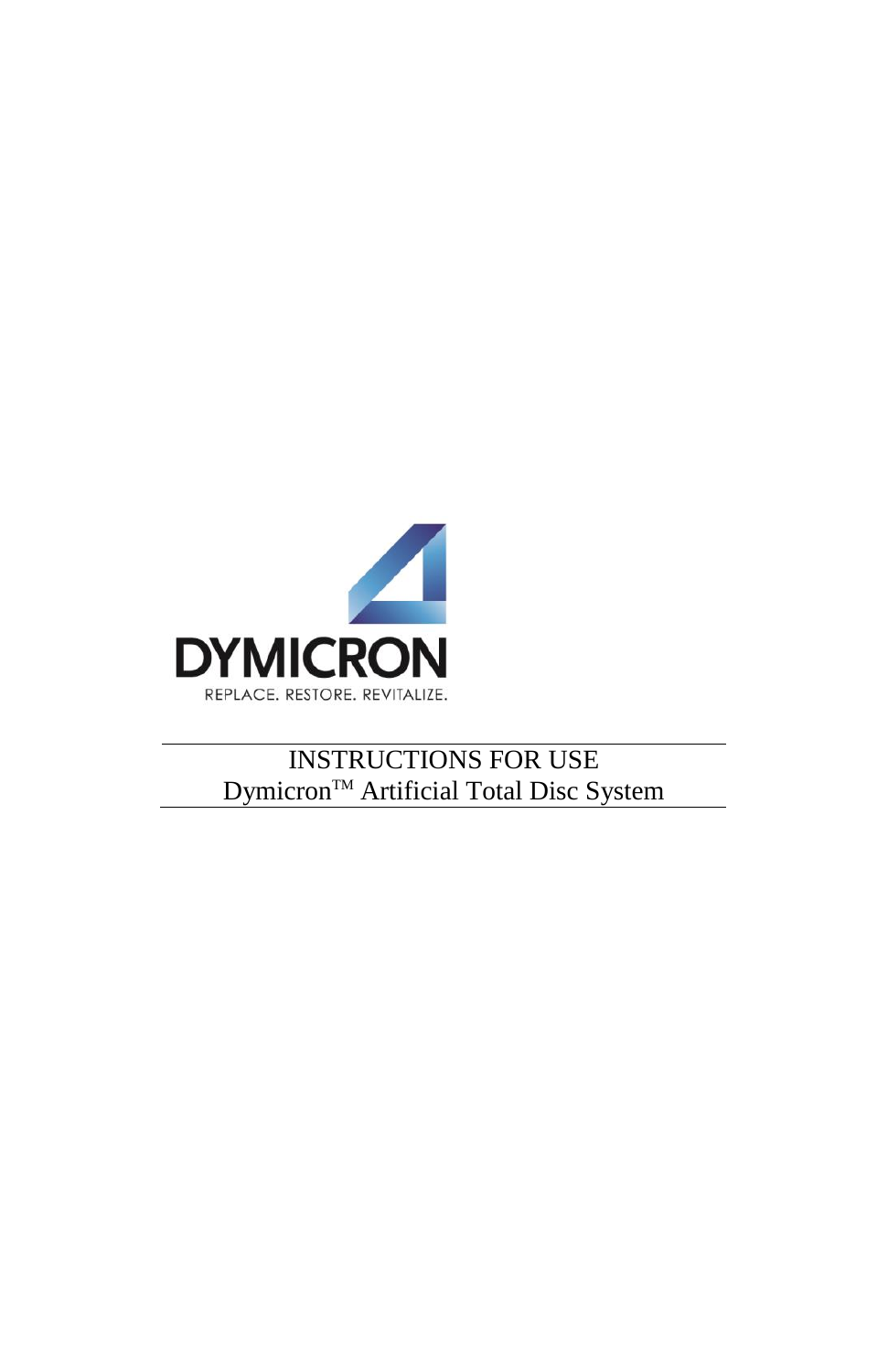### Definitions of Symbols on Device Label

| <b>REF</b>   | <b>Catalog Number</b>                                         |  |
|--------------|---------------------------------------------------------------|--|
| <b>LOT</b>   | Batch Code / Lot Number                                       |  |
| <b>SN</b>    | <b>Serial Number</b>                                          |  |
|              | Use by Date                                                   |  |
| STERILE<br>R | <b>Sterilized Using Irradiation</b>                           |  |
|              | Do not Reuse                                                  |  |
|              | <b>Consult Instructions for Use</b>                           |  |
|              | Manufacturer                                                  |  |
|              | MR Conditional (see page 8)                                   |  |
|              | Do Not Use if Package is Damaged                              |  |
|              | Do Not Re-Sterilize                                           |  |
| <b>REP</b>   | Authorized Representative in the<br><b>European Community</b> |  |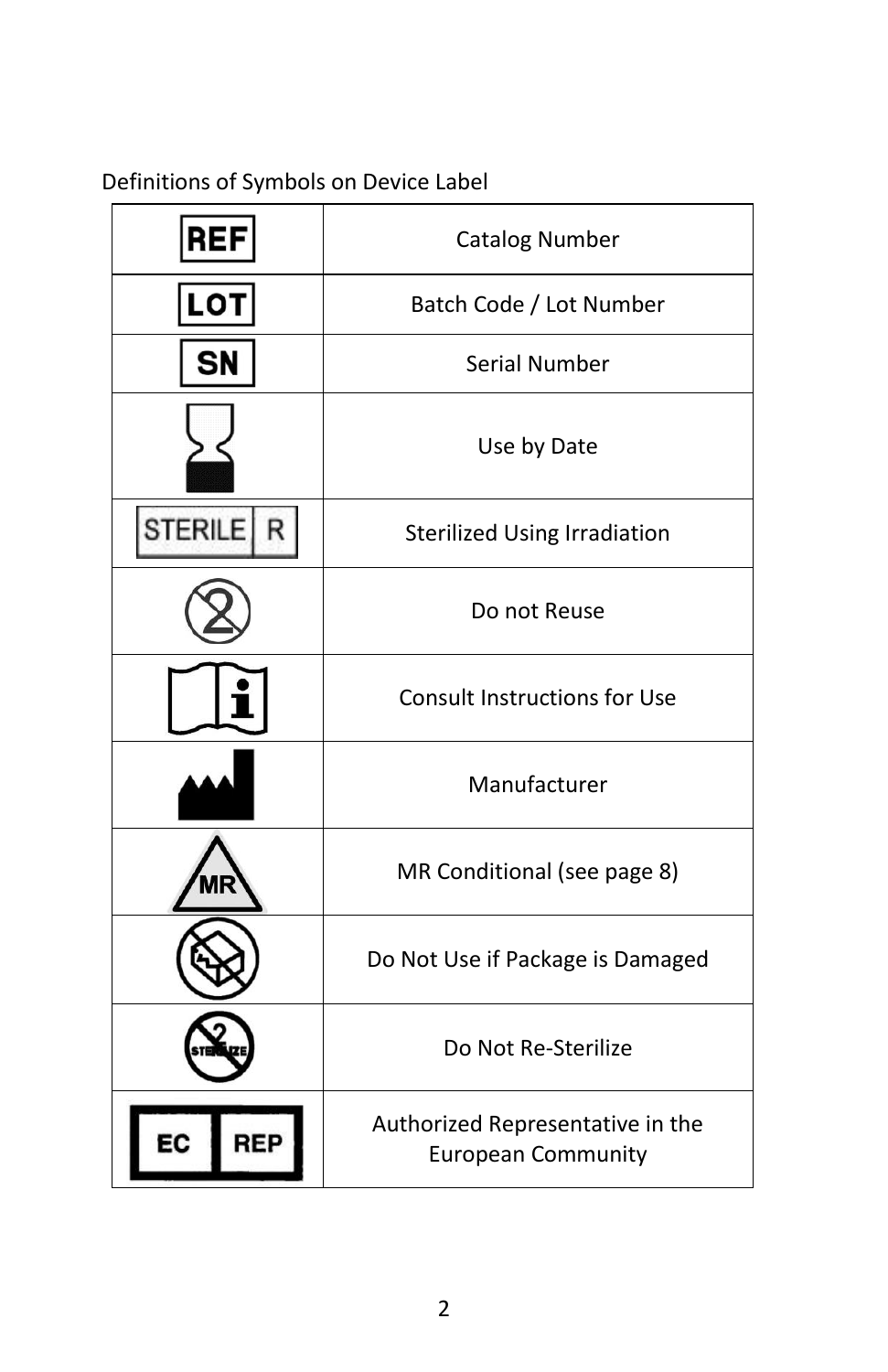The Dymicron<sup> $TM$ </sup> artificial cervical disc is intended to be used with the Dymicron<sup>TM</sup> cervical disc instruments. Refer to the Dymicron<sup>TM</sup> artificial cervical disc Surgical Technique Manual for implantation instructions.

### **DESCRIPTION**

The Dymicron<sup> $TM$ </sup> Triadyme cTDR is a two-piece articulating artificial disc prosthesis. The device is implanted in place of the natural intervertebral disc using an anterior cervical approach. Initial fixation is provided by dual keels, anchored in each of the superior and inferior vertebral body endplates. Long term fixation is achieved through osseo integration of CP (Commercially Pure) Titanium plasma spray into bone ingrowth surfaces.

The articulation mechanism of the device consists of three spherical lobes mating to three non-congruent, spherical pockets. The natural motion of the cervical spine motion segment is approximated by the motion of the three lobes within their associated pockets.

Each half of the Triadyme cTDR is a sintered monobloc, consisting of a polycrystalline diamond (PCD) bearing surface with a base of titaniumtitanium carbide composite. The Ti-TiC base (including the mounting keels) is CP titanium plasma spray coated. Four different footprint sizes are available for the device, with two different disc heights for each footprint, accommodating a wide variety of vertebral sizes.

The cTDR is a self-centering device. The full ranges of motion are indicated:



| Flexion/Extension | Lateral Bending | Rotation | Translation |
|-------------------|-----------------|----------|-------------|
|                   |                 |          | I mm        |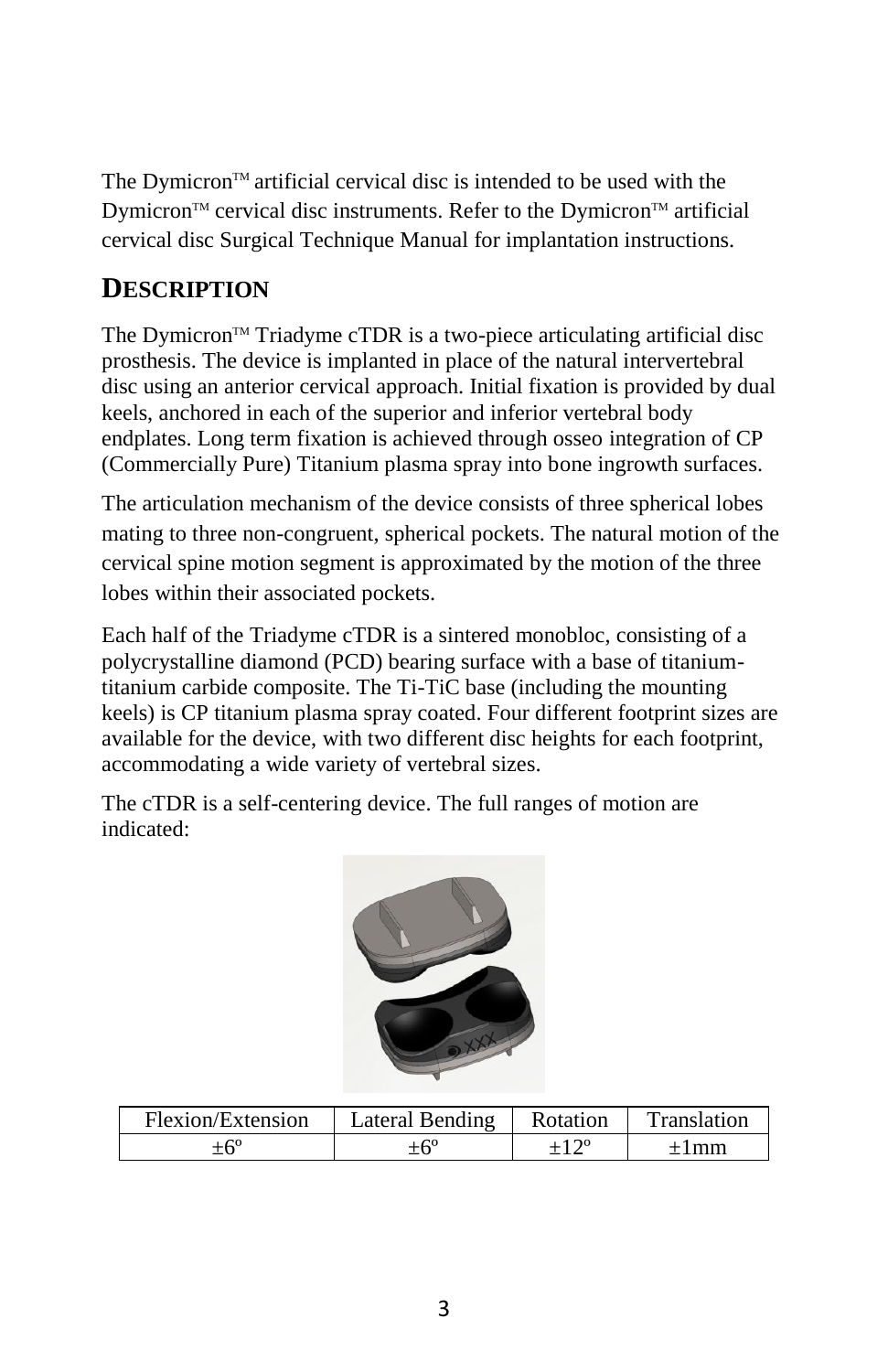| ID  | Height | <b>Footprint Size</b> | Catalog |
|-----|--------|-----------------------|---------|
|     | (mm)   | (Width x Length)      | Number  |
| 6NS | 6      | 14.5mm x 13mm         | $CS-6A$ |
| 6NL | 6      | 14.5mm x 15mm         | $CS-6B$ |
| 6WS | 6      | 16.5mm x 13.5mm       | $CS-6C$ |
| 6WL | 6      | 16.5mm x 15.5mm       | $CS-6D$ |
| 7NS | 7      | 14.5mm x 13mm         | $CS-7A$ |
| 7NL | 7      | 14.5mm x 15mm         | $CS-7B$ |
| 7WS | 7      | 16.5mm x 13.5mm       | $CS-7C$ |
| 7WL |        | 16.5mm x 15.5mm       | $CS-7D$ |

Customized instrumentation is needed to properly install the Triadyme cTDR, minimally including a Trial, Chisel, and Inserter. Each instrument is designed for implanting a particular size of device, and should not be used to implant other sizes.

### **INDICATIONS FOR USE**

The Triadyme Cervical Total Disc Replacement is indicated in skeletally mature patients for reconstruction of the disc from C3-C7 following discectomy for intractable Symptomatic Cervical Disc Disease (SCDD). Symptomatic cervical disc disease is defined as neck or arm (radicular) pain and/or a functional/neurological deficit with at least one of the following conditions confirmed by radiographic (CT, MRI, x-ray, etc.) studies: herniated nucleus pulposus, spondylosis (indicated by the presence of osteophytes), or loss of disc height. The Triadyme Cervical Total Disc Replacement is implanted via an open anterior approach. Patients receiving the Triadyme Cervical Total Disc Replacement should have failed at least six weeks of non-operative treatment for Symptomatic Cervical Disc Disease prior to implantation.

#### **CONTRAINDICATIONS**

The Triadyme Cervical Disc Replacement should not be implanted in patients with the following conditions:

- Active systemic infection or infection localized to the site of implantation
- Allergy or sensitivity to the implant materials (titanium or cobalt)
- Osteoporosis, defined as a DXA bone mineral density T-score equal to or less than -2.5
- Marked cervical instability on radiographs (e.g., radiographic signs) of subluxation greater than 3.5 mm or angulation of the disc space more than 11 degrees greater than adjacent segments)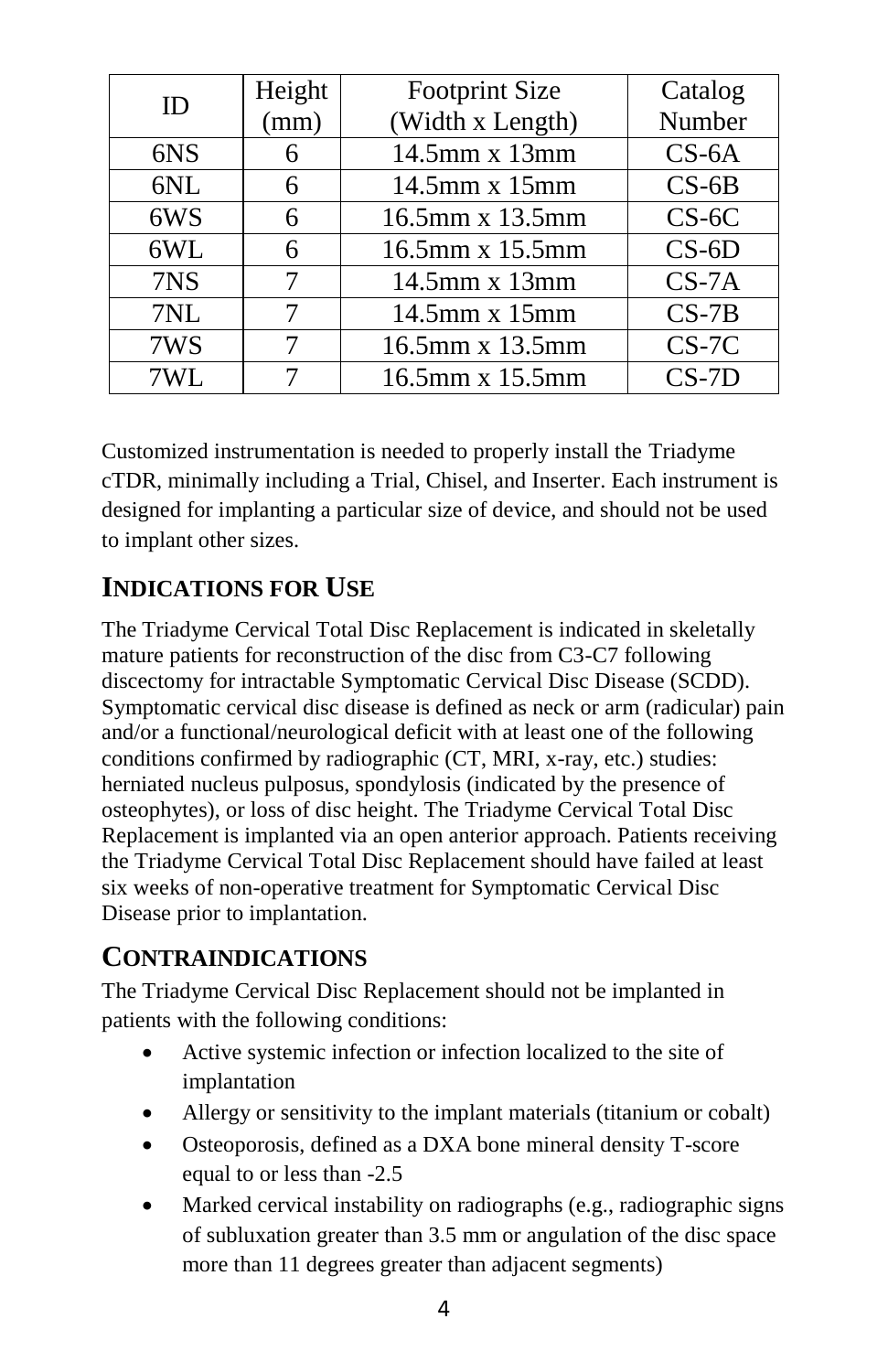- Severe spondylosis characterized by bridging osteophytes or an absence of motion (less than 2 degrees)
- Significant cervical anatomical deformity or compromised vertebral bodies at the index level (e.g., ankylosing spondylitis, rheumatoid arthritis, or compromise due to current or past trauma)
- Significant kyphotic deformity or significant reversal of lordosis

# **PRECAUTIONS**

Patient selection is extremely important. In selecting patients for a total disc replacement, the following factors can be of extreme importance to the success of the procedure: the patient's occupation, activity level, and general health, as well as the presence of senility, mental illness, alcoholism, or drug abuse. In addition, certain degenerative diseases (e.g., degenerative scoliosis or ankylosing spondylitis) may be so advanced at the time of implantation that the expected useful life of the device is substantially decreased. Medical conditions such as Alzheimer's disease and emphysema may affect postoperative management.

In order to minimize the risk of periprosthetic vertebral fractures, surgeons must consider all co-morbidities, past and present medications, previous treatments, etc. Surgeons should screen patients to determine if a DXA bone mineral density measurement is necessary. If DXA is performed, the patient should not receive the Triadyme Cervical Disc (as noted in the contraindications above) if the DXA bone mineral density T-score is equal to or less than -2.5. It may be advisable, at the surgeon's discretion, to exclude patients with a T-score less than -1.0.

The safety and effectiveness of this device has not been established in patients with the following conditions:

- Skeletal immaturity (less than 21 years of age) or advanced age (60 years or older)
- Axial neck pain as solitary symptom
- Neck or arm pain of unknown etiology
- More than one cervical level with DDD
- Facet joint disease or degeneration of involved vertebral bodies
- Prior surgery at the level to be treated
- Prior spinal fusion at an adjacent cervical level
- Clinically significant cervical instability
- Taking medication known to potentially interfere with bone or soft tissue healing (e.g., steroids)
- Less than six weeks of non-surgical treatment
- Extreme obesity, as defined by the NIH Clinical Guidelines Body Mass Index (a BMI of 40 or greater)
- Rheumatoid arthritis or other autoimmune disease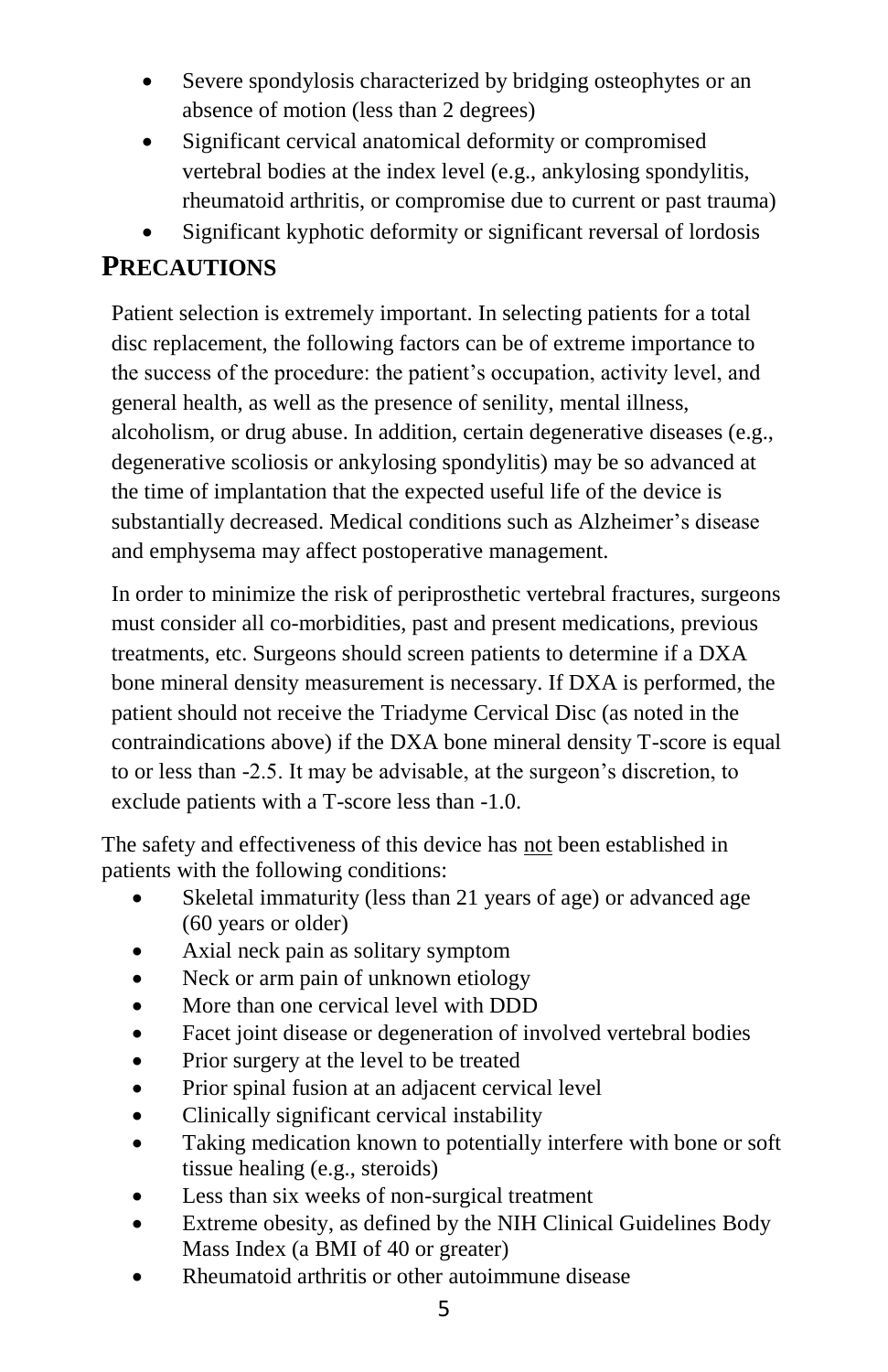- Active malignancy
- Paget's disease, osteomalacia, or other metabolic bone disease
- Chronic or acute renal failure or history of renal disease
- Unstable cardiac disease
- Severe, insulin-dependent diabetes
- Systemic disease, including AIDS, HIV or Hepatitis
- Pregnancy

Use aseptic technique when removing the Triadyme Cervical Disc from the innermost packaging. Also use care when handling the device to ensure that it does not come in contact with objects that could damage it. Damaged implants are no longer functionally reliable.

Take care to ensure that blood or other debris are not trapped between the bearing surfaces of the assembled device.

It has been reported in the literature that short-term postoperative use of non-steroidal anti-inflammatory drugs (NSAIDs) may reduce the instance of heterotopic ossification.

Implanted metal alloys release metallic ions into the body. The long term effects of these ions on the body are not known.

Surgical implants must never be re-used or re-implanted. Although the device may appear undamaged, it could have small defects and/or internal stress patterns that may lead to early breakage.

The components of Triadyme Cervical Disc should not be used with components or instruments of spinal systems from other manufacturers. See the surgical manual for step-by-step instructions.

Patients should be instructed in postoperative care procedures and should be advised of the importance of adhering to these procedures for successful treatment with the device. Patients should be advised against any activities that require repeated bending, lifting, and twisting, such as athletic activities. Gradual increases in physical activity will depend on individual patient progress and monitoring the device for stability and proper functioning.

# **POTENTIAL ADVERSE EVENTS**

Potential risks associated with the use of the Triadyme cTDR device include: 1) those commonly associated with any surgery; 2) those specifically associated with cervical spinal surgery using an anterior approach; and 3) those associated with a spinal implant, as well as those pertaining to the Triadyme cTDR. However, the causality of these adverse events is not exclusive to these categories.

There is also the risk that this surgical procedure will not be effective, and may not relieve or may cause worsening of preoperative symptoms.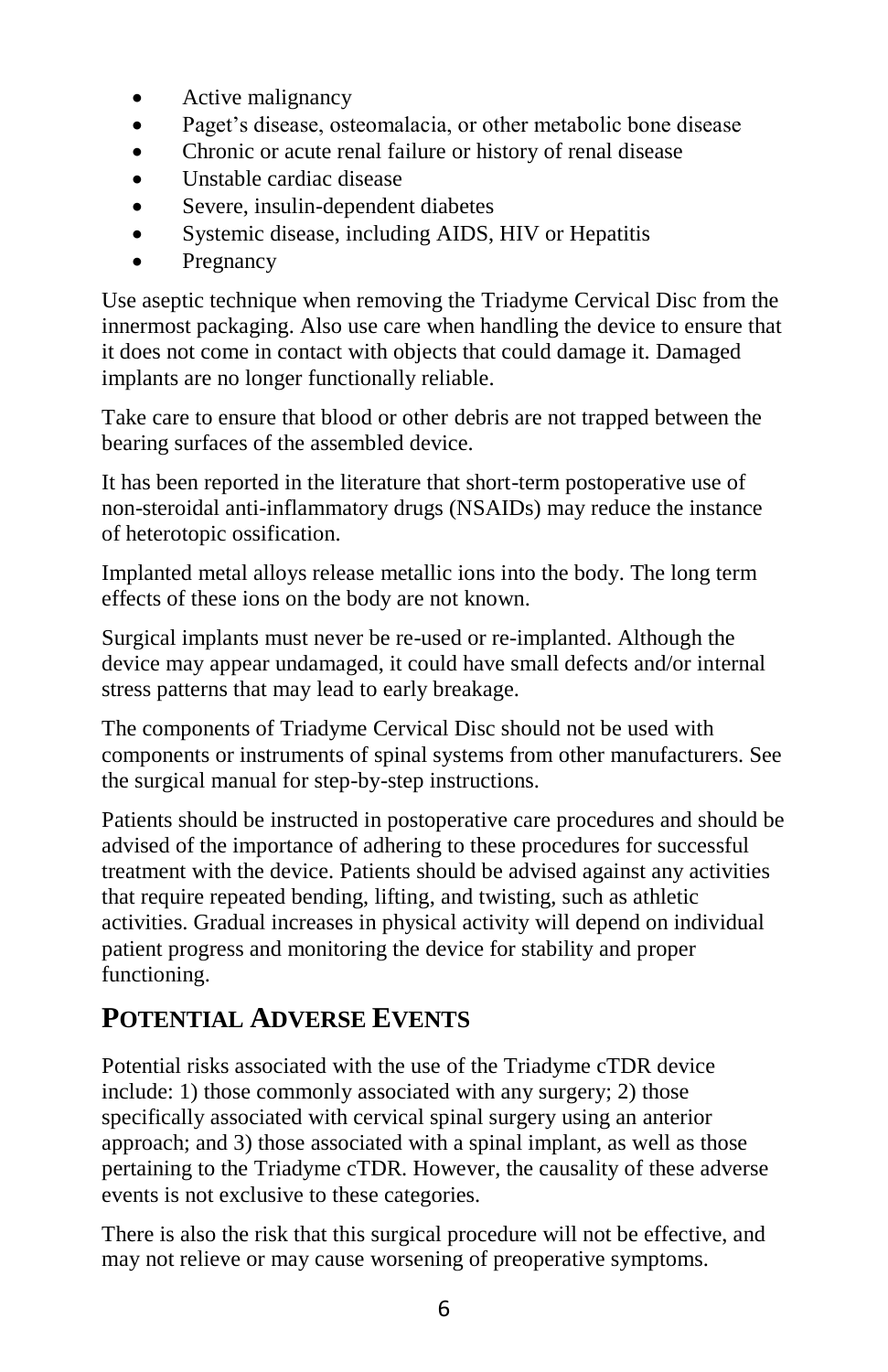- 1. Risks associated with any surgical procedure including: abscess; cellulitis; wound dehiscence; wound necrosis; edema; hematoma; heart and vascular complications; cerebrovascular complications including ischemia, stroke, hemorrhage, and thrombosis; hypertension; embolism; thromboembolism; thrombophlebitis; adverse reactions to anesthesia; gastrointestinal complications; pulmonary complications; organ, nerve, or muscular damage; seizure, convulsion, or changes to mental status; and complications of pregnancy including miscarriage and fetal birth defects.
- 2. Risks associated with anterior interbody surgery of the cervical spine include: dysphagia; dysphasia; dysphonia; hoarseness; vocal cord paralysis; laryngeal palsy; sore throat; recurring aspirations; nerve deficits or damage; tracheal, esophageal, and pharyngeal perforation; airway obstruction; external chylorrhea; warmth or tingling in the extremities; deficit or damage to the spinal cord, nerve roots, or nerves possibly resulting in paralysis or pain; dural tears or leaking; cerebrospinal fistula; discitis, arachnoiditis, and/or other types of inflammation; loss of disc height; loss of proper curvature, correction, height or reduction of the spine; vertebral slipping; scarring, herniation, or degeneration of adjacent discs; surrounding soft tissue damage, spinal stenosis; spondylolysis; otitis media; fistula; vascular damage and/or rupture; and headache.
- 3. Risks associated with implants in the spine, including the Triadyme cTDR device, are: early or late loosening of the components; disassembly; bending or breakage of any or all of the components; implant migration; malpositioning of implant; loss of purchase; sizing issues with components; anatomical or technical difficulties; implant fracture; bone fracture; skin penetration, irritation, pain, bursitis resulting from pressure on the skin from component parts in patients with inadequate tissue coverage over the implant; foreign body reaction to the implants including possible tumor formation, autoimmune disease, metallosis, and/or scarring; possible tissue reaction; bone resorption; bone formation that may reduce spinal motion or result in a fusion, either at the treated level or at adjacent levels; development of new radiculopathy; myelopathy or pain; cessation of bone growth of the operated portion of the spine; tissue or nerve damage caused by improper positioning and placement of implants or instruments; loss of neurological function; decreased strength of extremities; decreased reflexes; appearance of cord or nerve root injury; loss of bladder control or other types of urological system compromise; gastrointestinal system compromise including loss of bowel control; reproductive system compromise including erectile dysfunction, altered sensation, and loss of ability to achieve orgasm.
- 4. Loss and/or interference with radiographic and other imaging modalities because of the presence of the implant.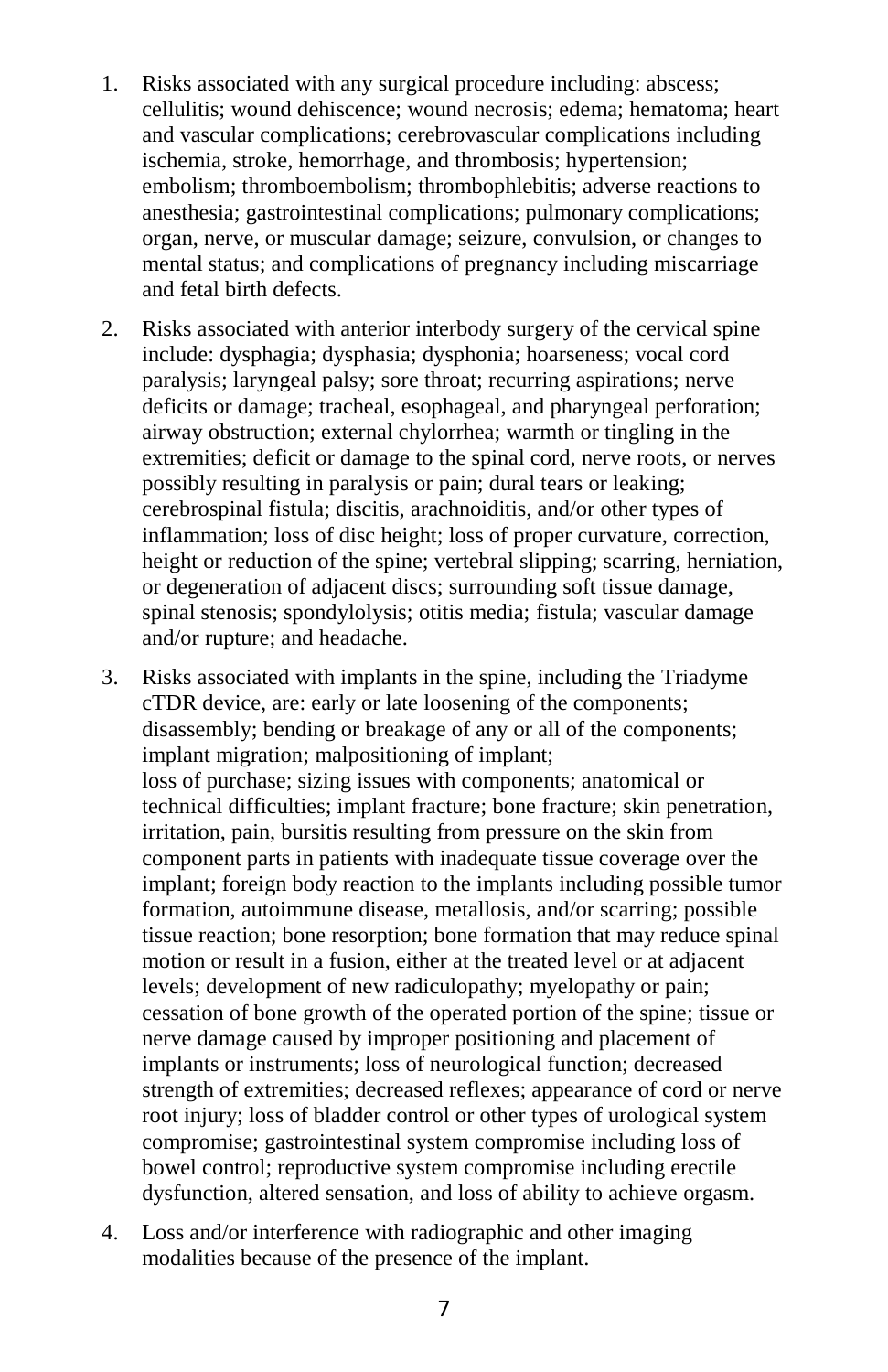- 5. Wound, local, and/or systemic infections.
- 6. Surgical instrument bending or breakage, as well as the possibility of a fragment of a broken instrument remaining in the patient.
- 7. Inability to resume activities of normal daily living, including loss of consortium.
- 8. Death.

# **HOW SUPPLIED**

- The Dymicron<sup>™</sup> Triadyme Cervical Disc is supplied sterile and is single use only. Do not re-sterilize or reuse the Triadyme Disc. Resterilizing and/or reusing the Dymicron™ Triadyme Cervical Disc may result in impaired performance and could cause patient injury and/or the communication of infectious diseases between patients.
- $\bullet$  Do not use the Dymicron<sup>TM</sup> Triadyme Cervical Disc after the last day of the month of the "Use by date" on the label.
- Inspect the device package before opening. Do not use if package is damaged or shows any evidence of breached packaging, compromised device sterility.
- Use sterile technique to carefully remove the disc from the packaging. Inspect the Triadyme Cervical Disc to ensure it exhibits no signs of damage.
- Once removed from the package, keep the Triadyme Cervical Disc from coming into contact with any cloth, sponges, or other foreign material that may become attached to the Titanium Plasma Spray Coating of the backside.
- The Dymicron<sup>™</sup> Triadyme Cervical Disc serial number and size must be documented for each patient record.



A Patient with this device can be scanned safely, immediately after placement under the following conditions:

- Static Magnetic field of 1.5-Tesla and 3-Tesla, only
- Maximum Spatial gradient magnetic field of 18,000-Gauss/cm (extrapolated) or less
- Maximum MR system reported, whole body averaged specific absorption rate (SAR) of 2-W/kg for 15 minutes of scanning (i.e., per pulse sequence
- Normal Operating Mode of Operation for the MR system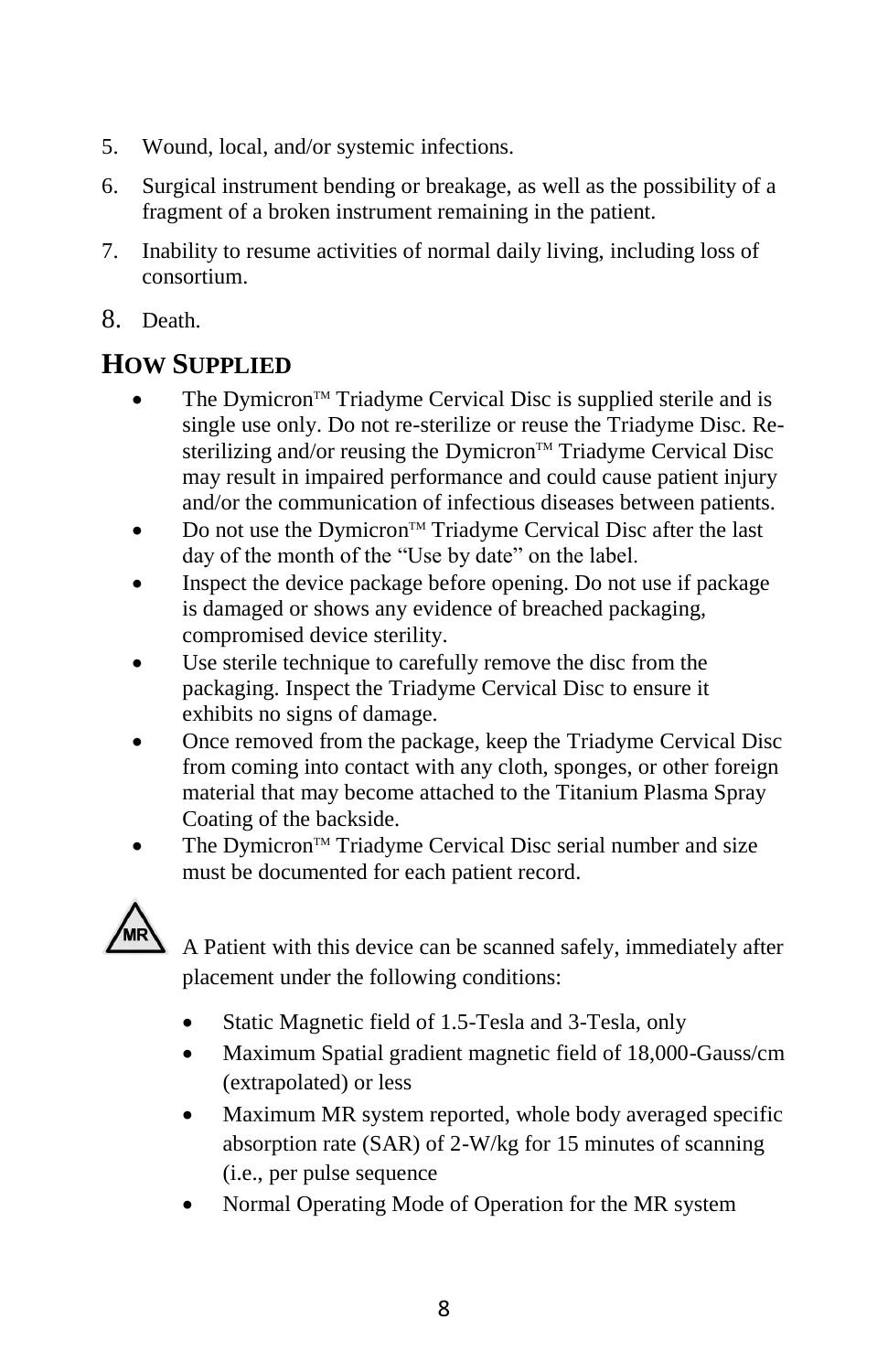# **CAUTION:**

Excessive removal of subchondral bone during the preparation of the vertebral endplates may lead to less than optimal clinical outcomes and is not recommended.

Once removed from the package, keep the Dymicron Triadyme Cervical Disc from coming into contact with any cloth, sponges, or other foreign material that may become attached to the Titanium Plasma Spray Coating of the backside. The package capsule may be used to safely store the loaded Dymicron Triadyme Cervical Disc.

The Dymicron Triadyme Cervical Disc cannot be re-positioned in an anterior direction without complete removal. Take care not to place the Dymicron Triadyme Cervical Disc too posterior.

Take care not to over-distract the disc space.

# **WARNING:**

Correct installation and placement of the device is essential to optimal performance. Implanting the Triadyme Cervical Disc should only be attempted by surgeons who are thoroughly knowledgeable about spinal anatomy and biomechanics, have experience with anterior cervical spinal surgeries, and have hands-on training in the use of this specific device. A lack of adequate experience and/or training may lead to higher incidences of adverse effects, including neurological complications.

Correct selection of the appropriate implant size is extremely important to assure the proper placement and function of the device. See the surgical technique manual for step-by-step instructions for selecting and implanting an appropriately sized Triadyme Cervical Disc.

Due to the proximity of vascular and neurological structures to the implantation site, there are risks of serious or fatal hemorrhage as well as risks of neurological damage with the use of this device. Care must be taken to identify and protect these structures during surgery. Serious or fatal hemorrhage may occur if the great vessels are eroded or punctured during implantation and subsequently damaged due to breakage of implants, migration of implants, or if pulsatile erosion of the vessels occurs because of close apposition of the implants.

All surgical waste materials (including device packaging) must be considered biohazardous and disposed of according to applicable national or regional regulations.

The Triadyme Cervical Disc is a single use device; under no circumstances should the device be transplanted or reused in any way. It is not possible to reliably clean and/or sterilize a Triadyme Cervical Disc after it has been previously implanted in a patient, and life-threatening complications can occur if reuse is attempted.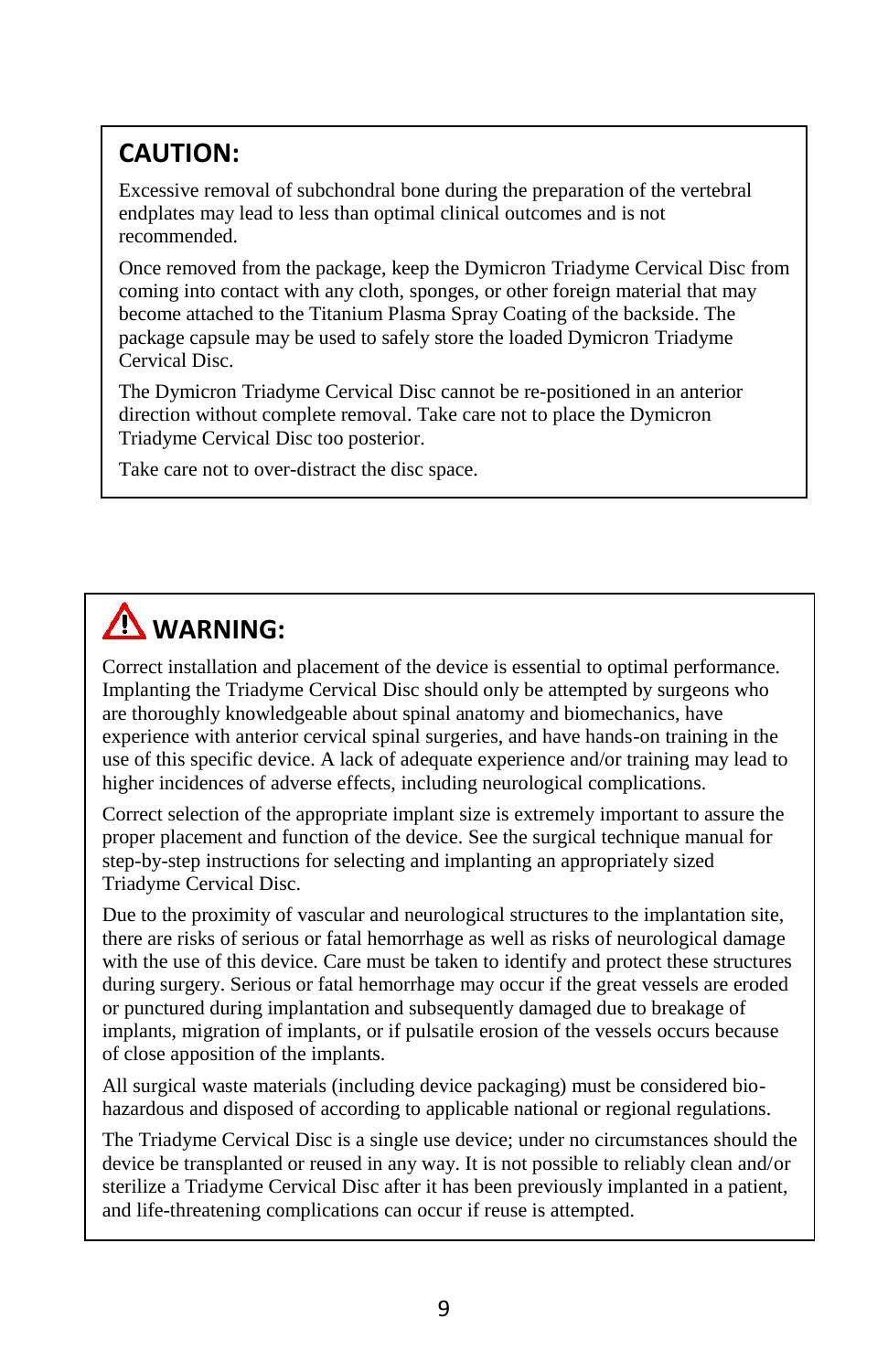#### **DEVICE RETRIEVAL**

- Should it be necessary to remove a Triadyme Cervical Disc, please contact  $D$ ymicron<sup>™</sup> to receive instructions regarding the data collection, including histopathological, mechanical and adverse event information. Please refer to the Triadyme Cervical Disc Surgical Technique for device removal. All explanted devices must be returned to Dymicron<sup>™</sup> for analysis.
- Please note that the Triadyme Disc must be retrieved as carefully as possible in order to keep the Implant and surrounding tissue intact. Also please provide descriptive information about the gross appearance of the device in situ, as well as descriptions of the removal methods, e.g. intact or in pieces.

#### **LIMITED WARRANTY**

 $D$ ymicron<sup> $TM$ </sup> warrants that reasonable care has been used in the manufacture of this device. There are not express or implied warranties, including fitness for a particular purpose, for this Dymicron<sup>™</sup> Triadyme Cervical Disc system. Any description or specifications provided are solely to describe the product at the time of manufacture and do not constitute any express or implied warranties. Dymicron<sup>™</sup> is not responsible for any direct, incidental, special, or consequential loss, damage or expense based on any defect, failure or malfunction of this product, other than as expressly provided by mandatory provisions of applicable law. No person has the authority to bind  $Dy$ micron<sup>™</sup> to any representation or warranty except as provided in this Limited Warranty.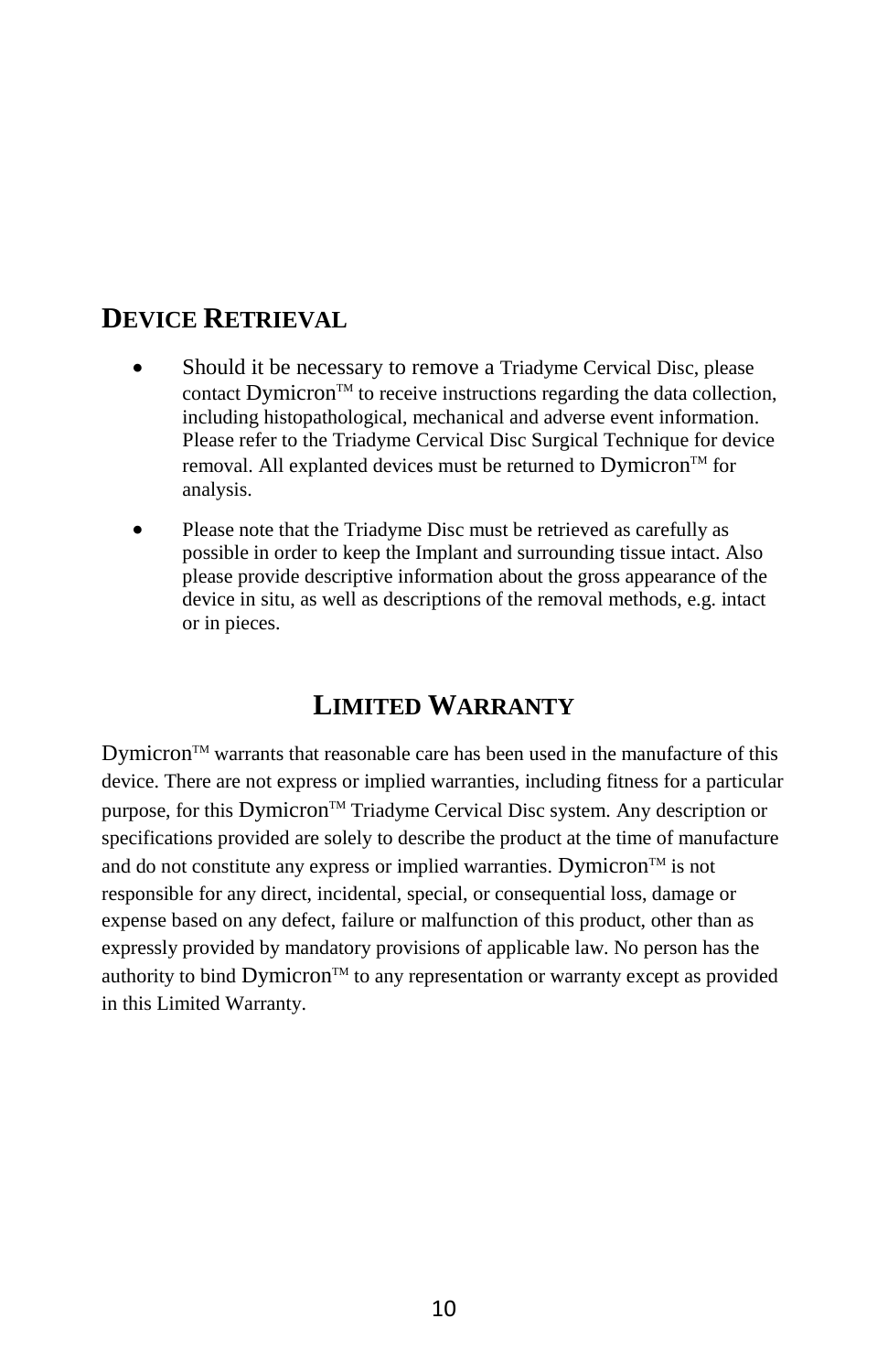#### **Manufactured by:**

Dymicron<sup>™</sup> 1186 S. 1680 W. Orem, UT 84058, USA

Telephone: +1-801-221-4591 Fax: +1-801-426-4846 www. Dymicron.com pdc@ Dymicron.com

# EC REP

#### **European Authorized Representative:**

MT Promedt Consulting GmbH Altenhofstrasse 80 66386 St. Ingbert Germany

Telephone: +49 6894 581020 www.mt-procons.com info@mt-procons.com